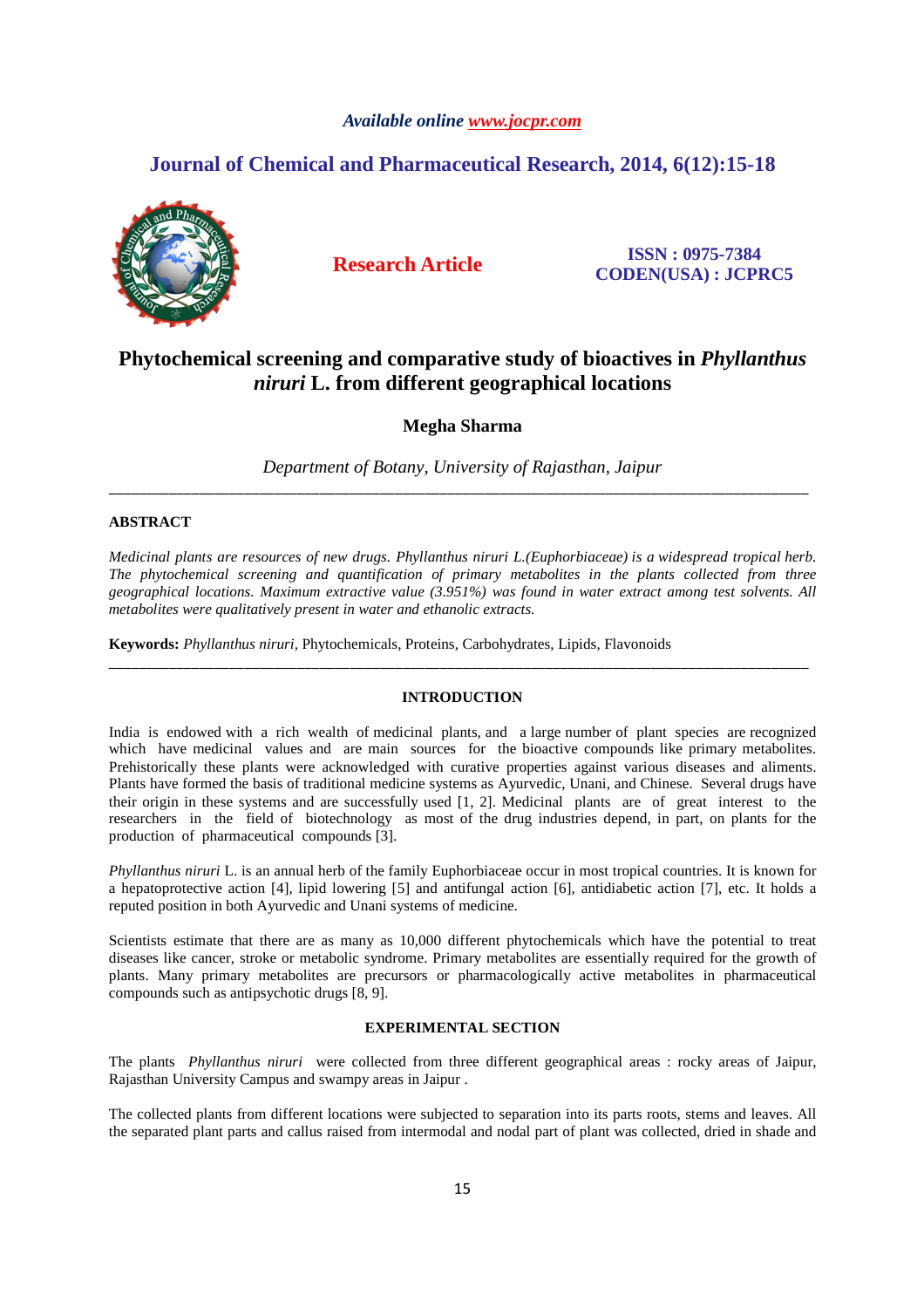subjected for successive extraction with petroleum ether, benzene, chloroform, ethanol and water with soxhlet apparatus. The extracts were then concentrated in vacuum under reduced pressure using rotary flash evaporator and dried in desiccators. Then they were subjected to preliminary phytochemical screening for the detection of various constituents. Each extract was processed further to evaluate the presence of carbohydrates, proteins, flavonoids and alkaloids following the established protocols16 for root, stem, leaf and callus. A comparative study was done quantitatively to estimate the total levels of soluble sugars, starch, proteins, lipids and phenols following the established methods for the sugars, starch [10], lipid [11], protein [12] and phenol [13] of experimental plants from different geographical loci showing the effect of diverse climatic conditions on metabolism. All experiments were repeated five times for precision and values were expressed in mean  $\pm$ standard deviation in terms of air dried material.

*\_\_\_\_\_\_\_\_\_\_\_\_\_\_\_\_\_\_\_\_\_\_\_\_\_\_\_\_\_\_\_\_\_\_\_\_\_\_\_\_\_\_\_\_\_\_\_\_\_\_\_\_\_\_\_\_\_\_\_\_\_\_\_\_\_\_\_\_\_\_\_\_\_\_\_\_\_\_*

## **RESULTS**

#### **Phytochemical screening**

Plant material dried under shade was subjected to sequential extraction in petroleum ether, benzene, chloroform, ethanol and water. The maximum extraction value was found in aqueous extract as shown (Table 1).

| S. No. | Solvent         | <b>Color and Consistency</b> | Extractive value $(\%w/w)$ |
|--------|-----------------|------------------------------|----------------------------|
|        | Petroleum ether | Yellowish green viscous      | 0.459                      |
|        | Benzene         | Yellowish green sticky       | 0.885                      |
|        | Chloroform      | Yellowish green viscous      | 0.774                      |
|        | Ethanol         | Yellowish green sticky       | 2.625                      |
|        | Aqueous         | Brownish powder              | 3.951                      |

**Table 1 Successive solvent extraction of air dried** *Phyllanthus niruri* 

Preliminary phytochemical investigation of the whole experimental plant revealed that petroleum ether extract of swampy area shows the presence of proteins, carbohydrates and tanins, which was comparable to campus area, benzene extract of rocky area as well as swampy areas contains proteins and flavonoids, chloroform extract of campus area contains proteins, carbohydrates and flavonoids which was equally present in all the three geographical locations ,ethanol extract of three areas contains the highest amount of flavonoids, alkaloids and tannins, flavonoids, carbohydrates and proteins, which was comparable to aqueous extract content.

| S. No | <b>Test</b>       | PE                       |           |       | BZ              |           |       | <b>CHL</b> |           |       | <b>ETH</b>   |           |         | AOS            |         |         |
|-------|-------------------|--------------------------|-----------|-------|-----------------|-----------|-------|------------|-----------|-------|--------------|-----------|---------|----------------|---------|---------|
|       |                   |                          | <b>SW</b> | RA    | ⌒               | <b>SW</b> | RA    | ⌒          | <b>SW</b> | RA    | ⌒            | <b>SW</b> | RA      | ◡              | SW      | RA      |
|       | <b>Proteins</b>   | $+++$                    | $^{+++}$  | $+ +$ |                 | $^{++}$   |       | $^{++}$    | $^{++}$   |       | +++<br>T T " | $+++$     | $^{++}$ | $++$           | $++$    | $^{++}$ |
|       | Carbohvdrate      |                          | $^{++}$   |       | -               | -         |       | $^{+++}$   | $^{++}$   |       | $^{++}$      | $^{+++}$  | $++$    | $^{++}$        | $^{++}$ |         |
|       | <b>Flavonoids</b> |                          |           |       | $^{+++}$<br>. . | $^{+++}$  | $+ +$ | $^{+++}$   | $^{+++}$  | $+ +$ | $^{++}$      | $^{+++}$  |         | $+ + +$<br>┲┲╕ | $++-$   | $+ +$   |
|       | <b>Alkaloids</b>  | $\overline{\phantom{a}}$ |           | -     |                 |           | -     |            |           |       | $+ +$        | $++$      |         | $^{++}$        | $^{++}$ |         |
|       | <b>Tannins</b>    |                          |           |       |                 |           |       |            |           |       |              | $^{++}$   |         | $^{++}$        | $++$    |         |

**Table 2: Physico-chemical evaluation for different extracts of** *Phyllanthus niruri* 

*C: campus, RA: rocky areas, SW: swampy areas; PE: pet ether, BZ: benzene, CHL: chloroform, ETH: ethyl alcohol, AQS: aqueous - absent; + trace amount; ++ moderate amount; +++significant amount* 

### **Primary metabolite quantification**

Primary metabolites quantified from root, stem, leaves and callus are shown in table 3. Quantitative estimation shows that sugar content was higher in leaves of this plant collected from swampy area( 68.02±0.47mg/gdw ),callus showed the highest amount of sugar i.e 72.66±0.51 mg/gdw, and minimum in roots of rocky areas  $30.12\pm0.53$  mg/gdw. Maximum amount of starch was observed in stem  $91.10\pm0.87$  mg/gdw (campus area) and leaf part (swampy area) 88.01±0.86 mg/gdw and minimum in roots (rocky area) 80.04±0.55 mg/gdw. Maximum amount of protein was observed in leaf part (campus area) 84.04±0.76 mg/gdw and minimum in stem (swampy area) 51.18±0.58 mg/gdw. Total levels of lipids were found to be higher in leaf part (swampy area) 18.28±0.58 mg/gdw and minimum in root part (campus area**)** 4.06±0.44 mg/gdw. The maximum amount of phenols was found in callus (campus area)

**22.18±0.98** mg/gdw which was at par with leaves of plant of campus area **19.10±0.55** mg/gdw and minimum in roots (rocky areas) 6.05±0.96 mg/gdw.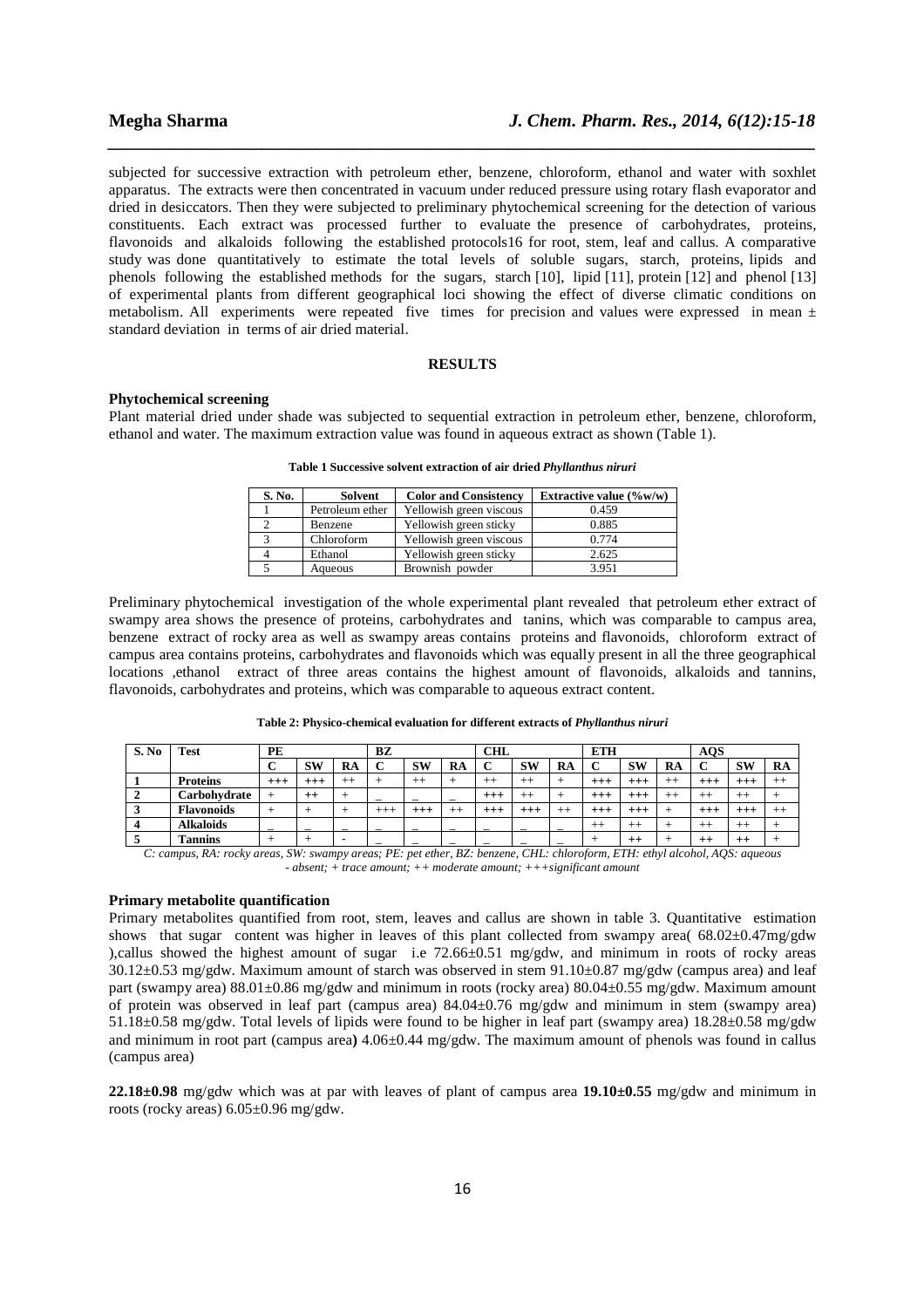| S.               |               | <b>Plant Parts</b> |             |             |             |             |             |              |             |             |               |             |            |
|------------------|---------------|--------------------|-------------|-------------|-------------|-------------|-------------|--------------|-------------|-------------|---------------|-------------|------------|
| N                | <b>Test</b>   | Leaf               |             |             | Root        |             |             | <b>Stem</b>  |             |             | <b>Callus</b> |             |            |
| 0.               |               | С                  | <b>SW</b>   | RA          | C           | <b>SW</b>   | RA          | $\sim$<br>τ. | <b>SW</b>   | RA          | ⌒<br>ι.       | <b>SW</b>   | RA         |
|                  | <b>Sugar</b>  | $65.14 \pm$        | $68.02\pm$  | $52.06 \pm$ | $35.16\pm$  | $38.15+$    | $30.12 \pm$ | $61.24 \pm$  | $58.26 \pm$ | $55.28 \pm$ | $72.66 \pm$   | $42.18 \pm$ | 38.54±     |
|                  |               | 0.58               | 0.47        | 0.59        | 0.87        | 0.45        | 0.53        | 0.66         | 0.50        | 0.52        | 0.51          | 0.56        | 0.66       |
| $\mathbf{2}$     | <b>Starch</b> | $86.26 \pm$        | $88.01 \pm$ | $82.09 \pm$ | $83.02+$    | $84.08 \pm$ | $80.04\pm$  | $91.10 \pm$  | $83.06\pm$  | $82.20 \pm$ | $84.16+$      | $86.28 \pm$ | $82.32+$   |
|                  |               | 0.76               | 0.86        | 0.57        | 0.56        | 0.56        | 0.55        | 0.87         | 0.77        | 0.51        | 0.59          | 0.56        | 0.59       |
| 3                | Protein       | $84.04 \pm$        | $58.31 \pm$ | $52.23 \pm$ | $78.18 \pm$ | $80.15\pm$  | $74.13+$    | $53.55\pm$   | $51.18 \pm$ | $47.22 \pm$ | $54.29 \pm$   | $65.34\pm$  | $52.42+$   |
|                  |               | 0.76               | 0.87        | 0.86        | 0.67        | 0.89        | 0.49        | 0.53         | 0.58        | 0.57        | 0.34          | 0.59        | 0.68       |
| $\boldsymbol{4}$ | Lipids        | $13.24 \pm$        | $18.28 \pm$ | $11.16 \pm$ | $4.06 \pm$  | $5.09\pm$   | $3.02 \pm$  | $16.44 \pm$  | $9.44 \pm$  | $7.35+$     | $16.27 \pm$   | $15.78 \pm$ | $11.32+$   |
|                  |               | 0.52               | 0.58        | 0.55        | 0.44        | 0.53        | 0.75        | 0.54         | 0.96        | 0.88        | 0.83          | 0.79        | 0.53       |
| 5                | Phenolco      | $19.10\pm$         | $15.12+$    | $11.43+$    | $8.08 +$    | $7.10+$     | $6.05 \pm$  | $9.62 \pm$   | $18.60+$    | $7.54+$     | $22.18 \pm$   | $18.62 \pm$ | $14.55\pm$ |
|                  | ntent         | 0.55               | 0.53        | 0.86        | 0.78        | 0.98        | 0.96        | 0.86         | 0.66        | 0.87        | 0.98          | 0.58        | 0.76       |

Table 3: Total level of primary metabolites (mg/gdw) in various plant parts and callus culture of *Phyllanthus niruri.* 

*\_\_\_\_\_\_\_\_\_\_\_\_\_\_\_\_\_\_\_\_\_\_\_\_\_\_\_\_\_\_\_\_\_\_\_\_\_\_\_\_\_\_\_\_\_\_\_\_\_\_\_\_\_\_\_\_\_\_\_\_\_\_\_\_\_\_\_\_\_\_\_\_\_\_\_\_\_\_*

*mg/ gdw- milligram per gram dry weight ; C: campus, RA: rocky areas, SW: swampy areas; Data are presented as mean ± S.E.M* 



*Concentration of primary metabolites in Phyllanthus niruri (mg/gdw)* 

### **DISCUSSION**

Preliminary phytochemical screening of plant is very useful for determination of the active constituents in different solvents and their yields. Most of the active principles are found in alcoholic and aqueous extracts. Our results were in agreement of previous reported results. Most of the pharmacologically active metabolites in pharmaceuticals have their origin from primary metabolites which serves as precursors to synthesize them. Plant synthesizes primary metabolites (lipid, protein, starch, sugars, phenol etc.) for the normal growth, survival and development of itself. A comparative analysis reveals the effect of various biotic and abiotic factors in their formation as well as serves as mode to collect them from their rich source. Many polysaccharides purified from Chinese medicinal herbs and phenols are bioactive and possess immuno- modulating, anti-tumor and antibacterial activities [14, 15].These results are suggestive of primary bioactive compound of commercial importance and may result in great interest in plants pharmaceuticals. Primary metabolites analysis is necessary for knowing the nutritional potential of plants and them also from the precursors for the synthesis of secondary metabolites.

#### **CONCLUSION**

In recent investigation maximum extractive value was (3.951%) found in aqueous extract among test solvents. All the metabolites were qualitatively present in water and ethanolic extracts. Total levels of soluble sugars  $(68.02\pm0.47\text{mg/gdw})$  in leaves of swampy area, starch  $(91.25\pm0.59\text{mg/gdw})$  in stem, protein  $(84.04\pm0.76\text{mg/gdw})$  in leaves of campus, lipid (18.28±0.58mg/gdw) in swampy area leaves and maximum phenolic content (22.18±0.98mg/gdw) was found in callus as compared to its root and stem. Callus also showed significant amount of all above metabolites. These primary metabolites further used for biosynthesis of secondary metabolites or bioactive compounds.